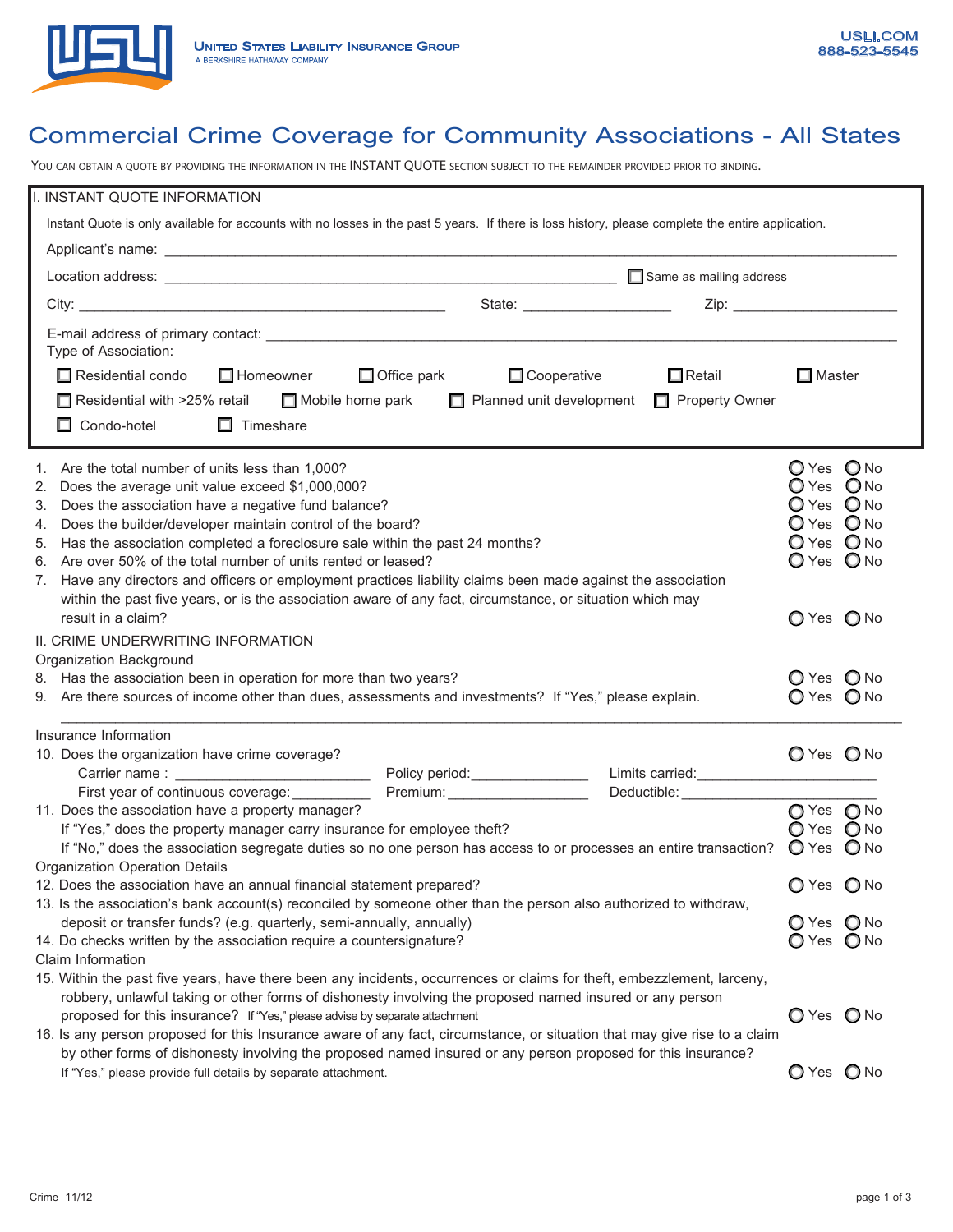## **Fraud Statements**

**Arizona Notice:** Misrepresentations, omissions, concealment of facts and incorrect statements shall prevent recovery under the policy only if the misrepresentations, omissions, concealment of facts or incorrect statements are; fraudulent or material either to the acceptance of the risk, or to the hazard assumed by the insurer or the insurer in good faith would either not have issued the policy, or would not have issued a policy in as large an amount, or would not have provided coverage with respect to the hazard resulting in the loss, if the true facts had been made known to the insurer as required either by the application for the policy or otherwise.

**Colorado Fraud Statement:** It is unlawful to knowingly provide false, incomplete, or misleading facts or information to an insurance company for the purpose of defrauding or attempting to defraud the company. Penalties may include imprisonment, fines, denial of insurance and civil damages. Any insurance company or agent of an insurance company who knowingly provides false, incomplete, or misleading facts or information to a policyholder or claimant for the purpose of defrauding or attempting to defraud the policyholder or claimant with regard to a settlement or award payable from insurance proceeds shall be reported to the Colorado division of insurance within the department of regulatory agencies.

**District of Columbia Fraud Statement: WARNING:** It is a crime to provide false or misleading information to an insurer for the purpose of defrauding the insurer or any other person. Penalties include imprisonment and/or fines. In addition, an insurer may deny insurance benefits if false information materially related to a claim was provided by the applicant.

**Florida Fraud Statement:** Any person who knowingly and with intent to injure, defraud, or deceive any insurer files a statement of claim or an application containing any false, incomplete, or misleading information is guilty of a felony of the third degree.

**Florida Notice: (Applies only if policy is non-admitted)** You are agreeing to place coverage in the surplus lines market. Superior coverage may be available in the admitted market and at a lesser cost. Persons insured by surplus lines carriers are not protected under the Florida Insurance Guaranty Act with respect to any right of recovery for the obligation of an insolvent unlicensed insurer.

**Florida and Illinois Notice:** I understand that there is no coverage for punitive damages assessed directly against an insured under Florida and Illinois law. However, I also understand that punitive damages that are not assessed directly against an insured, also known as "vicariously assessed punitive damages", are insurable under Florida and Illinois law. Therefore, if any Policy is issued to the Applicant as a result of this Application and such Policy provides coverage for punitive damages, I understand and acknowledge that the coverage for Claims brought in the State of Florida and Illinois is limited to "vicariously assessed punitive damages" and that there is no coverage for directly assessed punitive damages.

**Kansas Fraud Statement:** Any person who, knowingly and with intent to defraud, presents, causes to be presented or prepares with knowledge or belief that it will be presented to or by an insurer, purported insurer, broker or any agent thereof, any written statement as part of, or in support of, an application for the issuance of, or the rating of an insurance policy for personal or commercial insurance, or a claim for payment or other benefit pursuant to an insurance policy for commercial or personal insurance which such person knows to contain materially false information concerning any fact material thereto; or conceals, for the purpose of misleading, information concerning any fact material thereto may be guilty of a crime and may be subject to fines and confinement in prison.

**Kentucky Fraud Statement:** Any person who knowingly and with intent to defraud any insurance company or other person files an application for insurance containing any materially false information or conceals, for the purpose of misleading, information concerning any fact material thereto commits a fraudulent insurance act, which is a crime.

**Maine Fraud Statement:** It is a crime to knowingly provide false, incomplete or misleading information to an insurance company for the purpose of defrauding the company. Penalties may include imprisonment, fines or a denial of insurance benefits. A binder may not be withdrawn but a prospective notice of cancellation may be sent and coverage denied for fraud or material misrepresentation in obtaining coverage. A policy may not be unilaterally rescinded or voided.

**Washington Fraud Statement:** It is a crime to knowingly provide false, incomplete or misleading information to an insurance company for the purpose of defrauding the company. Penalties may include imprisonment, fines or a denial of insurance benefits**.**

**Maryland:** Any person who knowingly or willfully presents a false or fraudulent claim for payment of a loss or benefit or who knowingly or willfully presents false information in an application for insurance is guilty of a crime and may be subject to fines and confinement in prison. **New Jersey Fraud Statement:** Any person who includes any false or misleading information on an application for an insurance policy is subject to criminal and civil penalties.

**New York Disclosure Notice:** This policy is written on a claims made basis and shall provide no coverage for claims arising out of incidents, occurrences or alleged Wrongful Acts or Wrongful Employment Acts that took place prior to retroactive date, if any, stated on the declarations. This policy shall cover only those claims made against an insured while the policy remains in effect for incidents reported during the Policy Period or any subsequent renewal of this Policy or any extended reporting period and all coverage under the policy ceases upon termination of the policy except for the automatic extended reporting period coverage unless the insured purchases additional extend reporting period coverage. The policy includes an automatic 60 day extended claims reporting period following the termination of this policy. The Insured may purchase for an additional premium an additional extended reporting period of 12 months, 24 months or 36 months following the termination of this policy. Potential coverage gaps may arise upon the expiration for this extended reporting period. During the first several years of a claimsmade relationship, claims-made rates are comparatively lower than occurrence rates. The insured can expect substantial annual premium increases independent overall rate increases until the claims-made relationship has matured.

**North Dakota Fraud Statement:** Notice to North Dakota applicants – Any person who knowingly and with the intent to defraud and insurance company or other person, files an application for insurance or statement of claim containing any materially false information, or conceals for the purpose of misleading, information concerning any fact material thereto, commits a fraudulent insurance act, which is a crime and shall also be subject to a civil penalty.

**Ohio Fraud Statement:** Any person who, with intent to defraud or knowing that he is facilitating a fraud against an insurer, submits an application or files a claim containing a false or deceptive statement is guilty of insurance fraud.

**Ohio Notice:** By acceptance of this policy, the Insured agrees the statements in the application (new or renewal) submitted to the company are true and correct. It is understood and agreed that, to the extent permitted by law, the Company reserves the right to rescind this policy, or any coverage provided herein, for material misrepresentations made by the Insured. It is understood and agreed that the statements made in the insurance applications are incorporated into, and shall form part of, this policy. I understand that any material misrepresentation or omission made by me on this application may act to render any contract of insurance null and without effect or provide the company the right to rescind it.

**Oklahoma Fraud Statement:** WARNING: Any person who knowingly, and with intent to injure, defraud or deceive any insurer, makes any claim for the proceeds of an insurance policy containing any false, incomplete or misleading information is guilty of a felony.